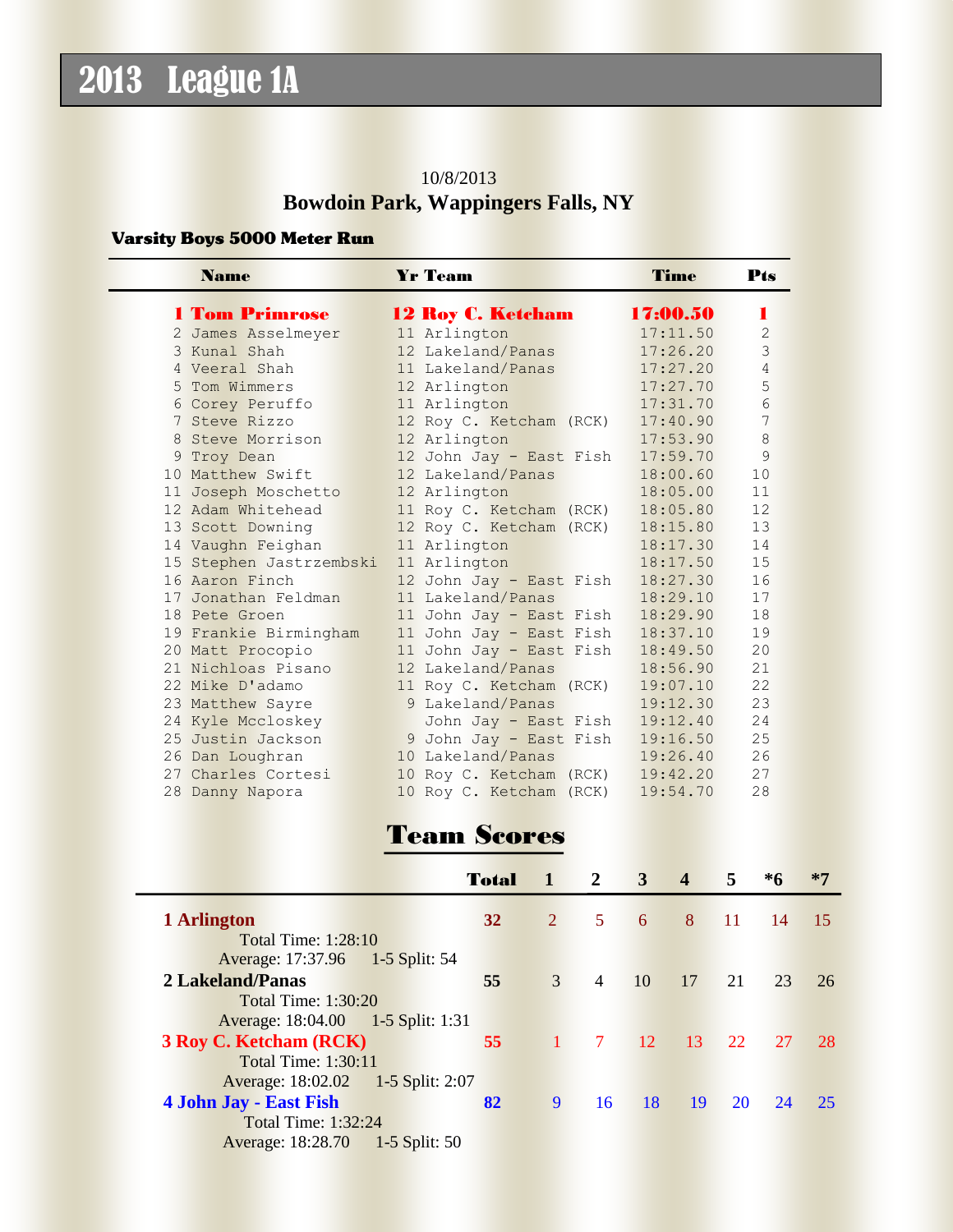### 10/8/2013 **Bowdoin Park, Wappingers Falls, NY**

#### Junior Varsity Boys 5000 Meter Run

| <b>Name</b>                                | <b>Yr Team</b>                          | Time                 | Pts                 |
|--------------------------------------------|-----------------------------------------|----------------------|---------------------|
|                                            |                                         |                      |                     |
|                                            |                                         | 18:48.10             |                     |
| 1 Skyler Rubin                             | 10 Arlington                            | 19:04.60             | 1<br>$\overline{2}$ |
| 2 Conor Stack<br>3 Tym Lotocky             | 10 Arlington<br>12 Arlington            | 19:06.40             | 3                   |
| 4 Chris Wechsler                           | 12 Arlington                            | 19:06.70             | 4                   |
| 5 Kyle Nameth                              | 11 John Jay - East Fish                 | 19:12.50             | 5                   |
| 6 Eric Sbrollini                           | 10 Arlington                            | 19:13.40             | 6                   |
| 7 Matthew Dillon                           | 9 Arlington                             | 19:14.30             | 7                   |
| 8 Jaskaran Gogi                            | 11 Roy C. Ketcham (RCK)                 | 19:29.80             | 8                   |
| 9 Anant Shah                               | 10 Arlington                            | 19:33.60             | 9                   |
| 10 Pierson Bisceglia                       | 9 Arlington                             | 19:37.00             | $-$                 |
| 11 Dan Barry                               | 11 Arlington                            | 19:39.40             | $-$                 |
| 12 Joe Lang                                | 11 Roy C. Ketcham (RCK)                 | 19:40.70             | 10                  |
| 13 Rob Greco                               | 12 Roy C. Ketcham (RCK)                 | 19:42.00             | 11                  |
| 14 Akshay Ramaswamy                        | 11 Lakeland/Panas                       | 19:46.70             | 12                  |
| 15 Guy DeMarco                             | 9 Lakeland/Panas                        | 19:51.60             | 13                  |
| 16 John Lifrieri                           | 12 Lakeland/Panas                       | 19:52.10             | 14                  |
| 17 James Freiler                           | 12 Arlington                            | 19:58.20             | $- -$               |
| 18 Connor Dougherty                        | 11 John Jay - East Fish                 | 19:59.50             | 15                  |
| 19 Jonathan Pratico                        | 10 Lakeland/Panas                       | 20:00.20             | 16                  |
| 20 Ryan Lerner                             | 12 Lakeland/Panas                       | 20:09.20             | 17                  |
| 21 Griffin Shiland                         | 9 Lakeland/Panas                        | 20:10.60             | 18                  |
| 22 Luke Speranza                           | Lakeland/Panas                          | 20:12.60             | 19                  |
| 23 Reed Friel                              | 9 Lakeland/Panas                        | 20:14.90             | $- -$               |
| 24 Takashi Endo                            | 11 Roy C. Ketcham (RCK)                 | 20:18.80             | 20                  |
| 25 Michael Legare                          | 11 John Jay - East Fish                 | 20:19.70             | 21                  |
| 26 Sean Murray                             | 9 John Jay - East Fish                  | 20:21.30             | 22                  |
| 27 Jake McCarthy                           | 10 Lakeland/Panas                       | 20:21.60             | $- -$               |
| 28 Ryan Vancoughnett                       | 10 Arlington                            | 20:48.30             | $- -$               |
| 29 Michael Asselmeyer                      | 9 Arlington                             | 21:01.50             | $-$                 |
| 30 Brendan Foley                           | 9 Arlington                             | 21:05.00             | $- -$               |
| 31 James Dinun                             | 10 John Jay - East Fish                 | 21:12.30             | 23<br>$- -$         |
| 32 Evan West<br>33 Mike Mccue              | 10 Arlington                            | 21:13.10             | 24                  |
| 34 Andrew Castro                           | 11 Roy C. Ketcham (RCK)                 | 21:14.20<br>21:15.30 | 25                  |
|                                            | 11 Roy C. Ketcham (RCK)<br>10 Arlington | 21:21.70             | $- -$               |
| 35 Ryan Herring<br>36 Joseph Malandruccolo | 12 Lakeland/Panas                       | 21:23.30             | $- -$               |
| 37 Alex Heald                              | 9 Lakeland/Panas                        | 21:24.70             | $- -$               |
| 38 Dave Alap                               | 9 Roy C. Ketcham (RCK)                  | 21:38.90             | 26                  |
| 39 Jeffery Niznik                          | 10 Arlington                            | 21:44.40             | $--$                |
| 40 Anthony Gariolo                         | 11 Roy C. Ketcham (RCK)                 | 21:45.80             | $- -$               |
| 41 Adam Berlinghoff                        | 11 John Jay - East Fish                 | 21:50.80             | 27                  |
| 42 Nate Diedrick                           | 11 John Jay - East Fish                 | 22:05.20             | 28                  |
| 43 Jonathan Mulhern                        | 11 Lakeland/Panas                       | 22:28.60             | $- -$               |
| 44 Jarod Sangalli                          | 9 Lakeland/Panas                        | 22:43.90             | --                  |
| 45 Tim McGowan                             | 10 Lakeland/Panas                       | 22:44.10             | --                  |
| 46 Richard Cintron                         | 9 Roy C. Ketcham (RCK)                  | 22:56.40             | --                  |
| 47 Jeffrey Du                              | 9 Roy C. Ketcham (RCK)                  | 22:57.00             |                     |
| 48 Samuel Fernandez                        | 12 Lakeland/Panas                       | 22:58.40             |                     |
| 49 Kyle Patterson                          | 10 Arlington                            | 23:17.70             |                     |
| 50 Chris Grady                             | 10 Arlington                            | 23:29.40             | $- -$               |
| 51 Kevin Russo                             | Lakeland/Panas                          | 23:39.10             | $- -$               |
| 52 Karthik Ledalla                         | 9 John Jay - East Fish                  | 23:53.10             |                     |
| 53 Karl Clemente                           | 12 Lakeland/Panas                       | 23:58.20             |                     |
| 54 Steven Bristol                          | 12 John Jay - East Fish                 | 24:12.40             |                     |